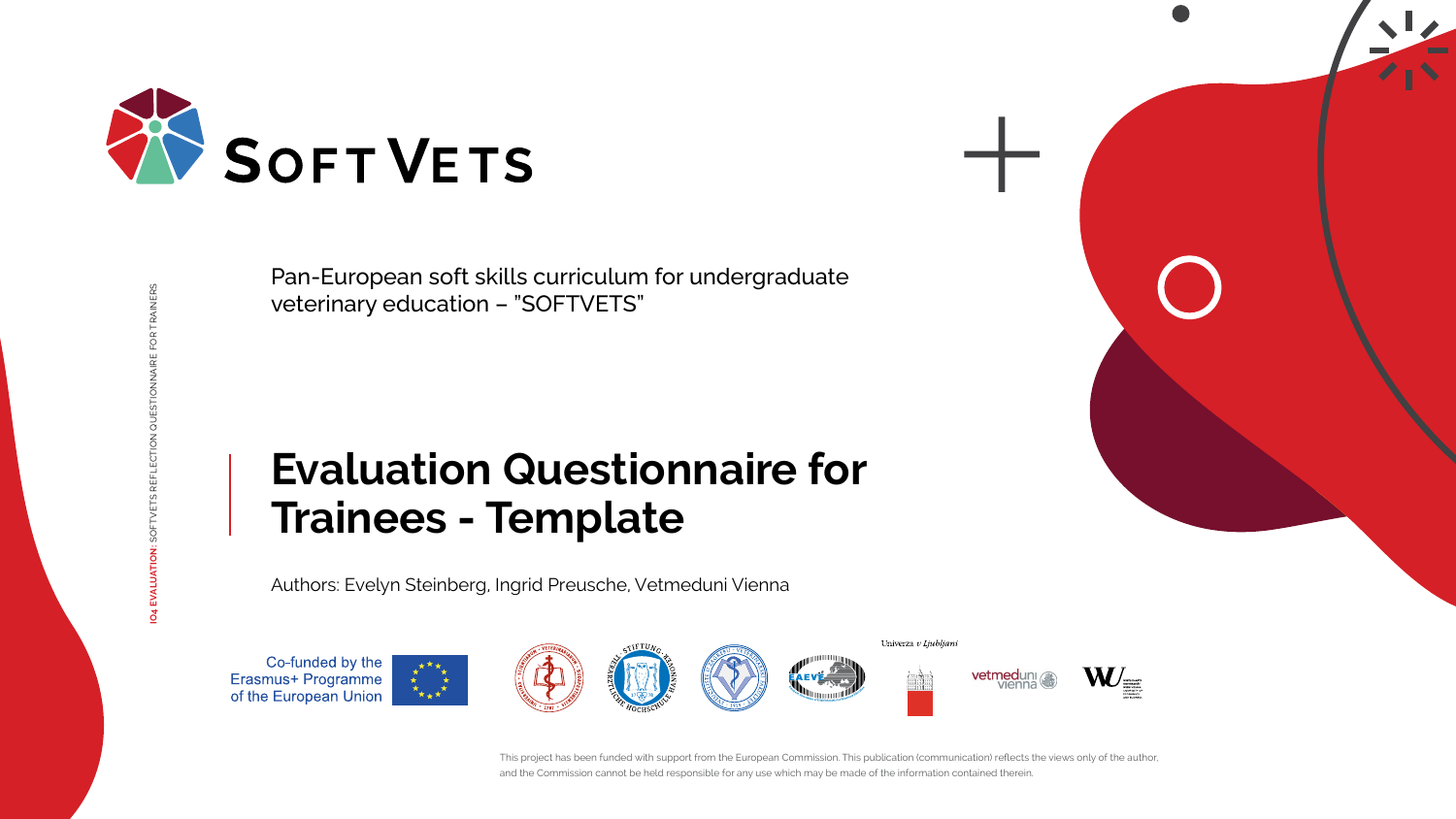





2















## **Welcome to the Evaluation Questionnaire of the course**

Indeed name of your course and study program here **Integral and the study of the study of the study program here** 

### **Introduction**

As the course lecturer it is my responsibility to ensure high quality of the course. This means that I feel responsible for my students in terms of

- reaching the intended learning outcomes
- providing appropriate teaching- and assessment methods as well as
- providing an appropriate context.
- This is NOT an exam. This is about giving feedback.
- [Please add if data is confidential (anonymus/non anonymus; who will see the data, etc.)
- If you have questions or need further information, please contact me [include contact information here]

Filling in the questionnaire will take about [Please fill in: number of minutes] minutes. [This information is relevant only if the feedback is collected via online questionnaire]

Your feedback helps me in finding out the main strengths and weaknesses of my course. Based on your feedback I can make changes to the next year's course. [Please add measures you have taken based on previous feedback to motivate students and assure commitment on the long term] [Please add info if another person / unit also uses the data.] Please note:

### Thank you for participating!

Sincerely, [Please fill in: name and copy of signature of course lecturer]

The questionnaire consists of four sections:

- **1.Competences and learning outcomes**
- **2.Teaching- and assessment methods**
- **3.Context of teaching and learning**
- **4.Basic demographic questionsTime**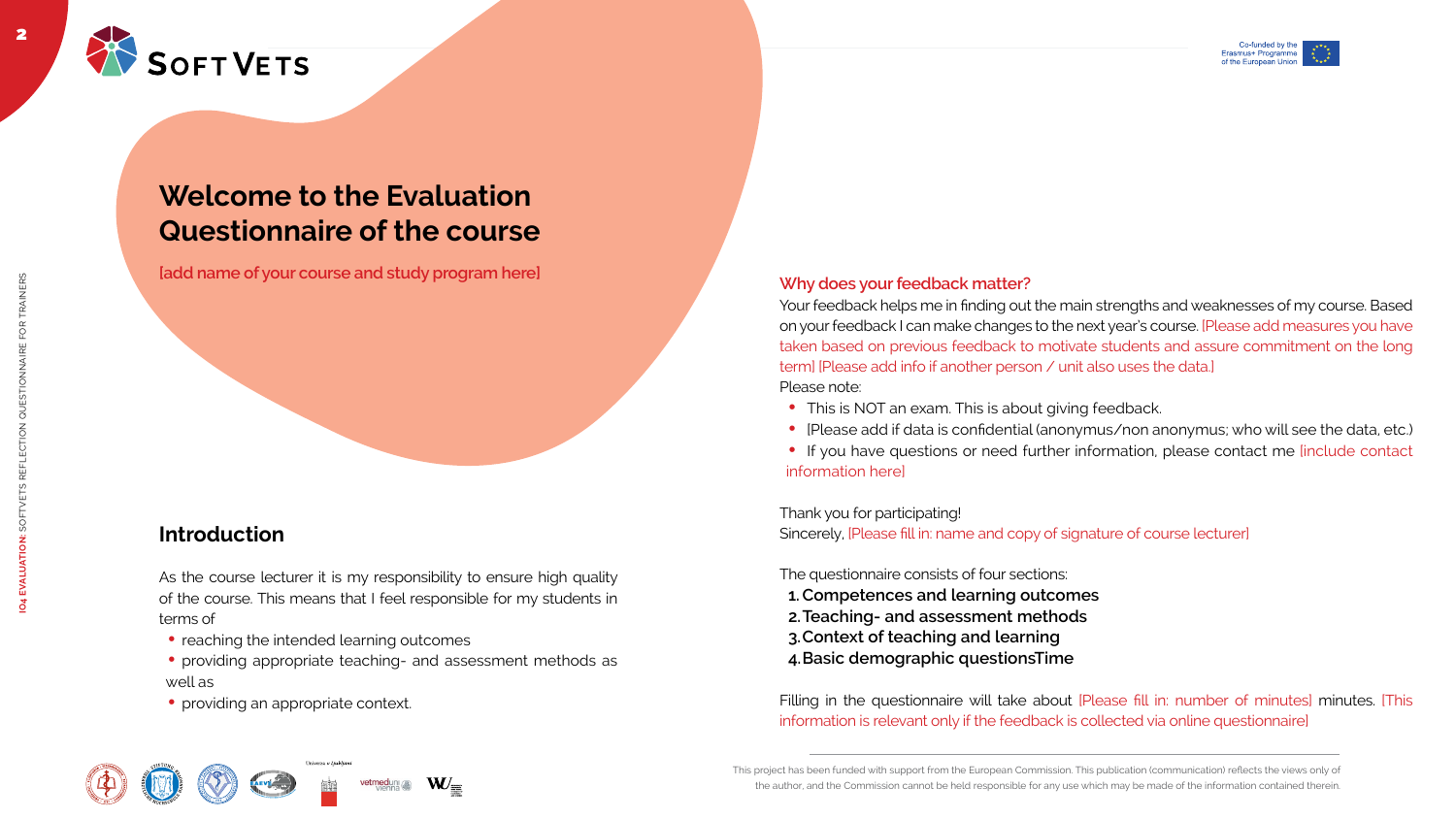3



|                            |                                                                        |            |           | <u>Nam</u> |  |  |  |
|----------------------------|------------------------------------------------------------------------|------------|-----------|------------|--|--|--|
|                            | Do you consider these aspects as useful<br>in the veterinary practice? |            |           |            |  |  |  |
|                            | yes                                                                    | rather yes | rather no | no         |  |  |  |
| Name of learning outcome 1 |                                                                        |            |           |            |  |  |  |
| Name of learning outcome 2 |                                                                        |            |           |            |  |  |  |
| Name of learning outcome 3 |                                                                        |            |           |            |  |  |  |
| Etc.                       |                                                                        |            |           |            |  |  |  |
|                            |                                                                        |            |           |            |  |  |  |
|                            |                                                                        |            |           |            |  |  |  |















### **Name of competence 1**



### **1. Competences and learning outcomes**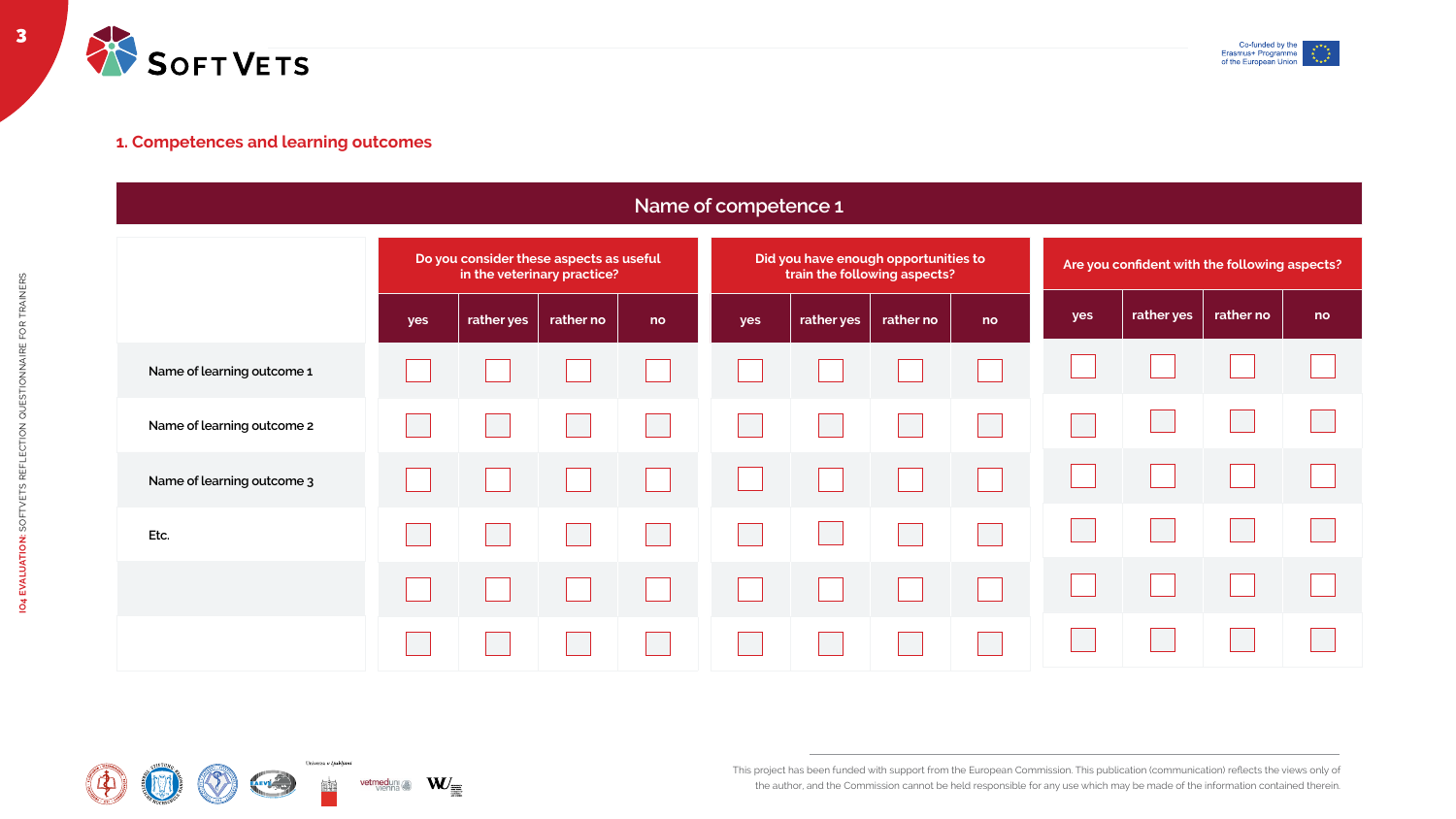

4





**What exactly did help you in fostering your competences in this course? What should definitely not be changed?**

**What are your suggestions for improving the course to foster your competences? What should definitely be changed?**











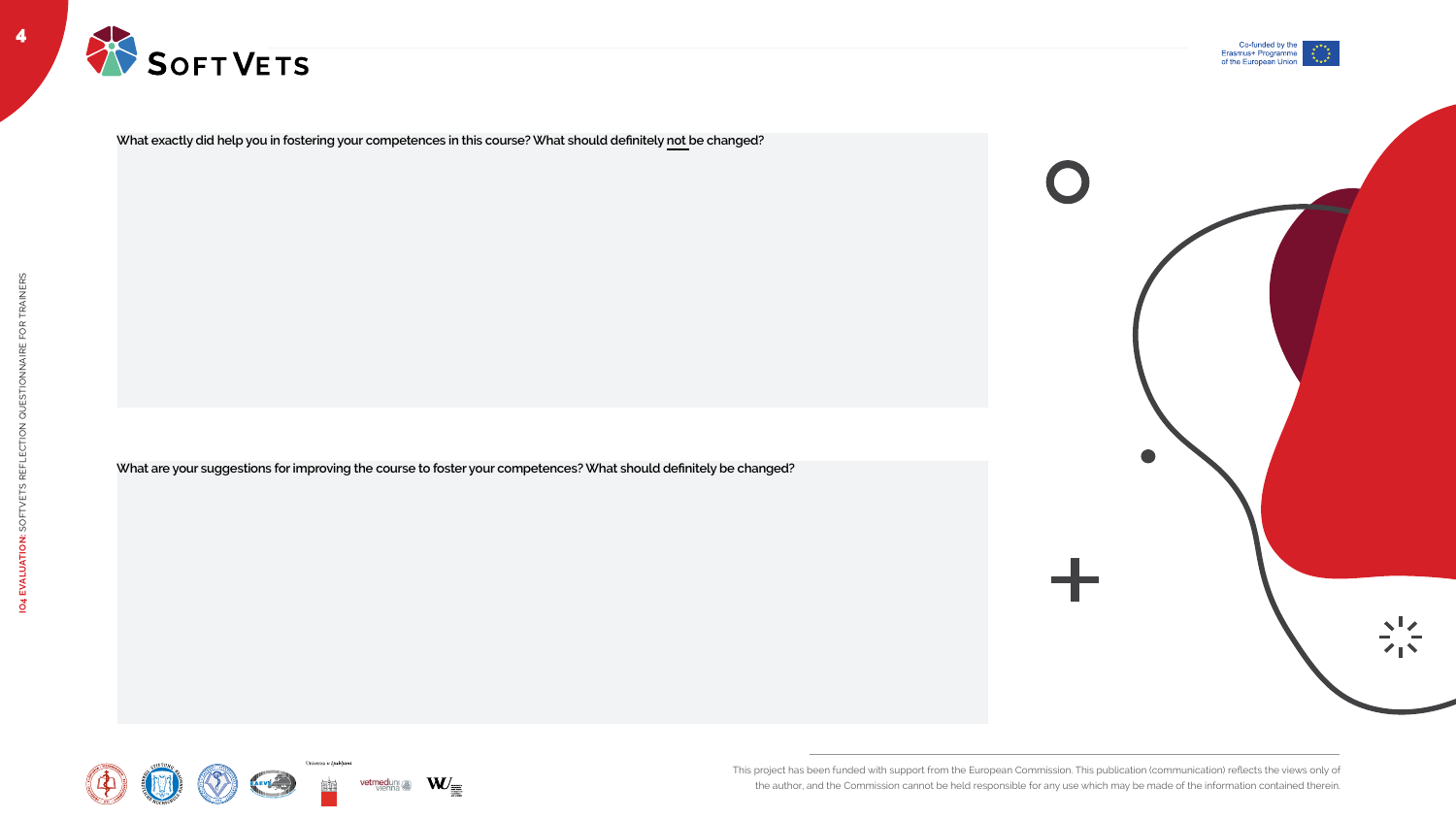

|                            | Do you consider these aspects as useful<br>in the veterinary practice? |            |           |    |  |  |  |
|----------------------------|------------------------------------------------------------------------|------------|-----------|----|--|--|--|
|                            | yes                                                                    | rather yes | rather no | no |  |  |  |
| Name of learning outcome 1 |                                                                        |            |           |    |  |  |  |
| Name of learning outcome 2 |                                                                        |            |           |    |  |  |  |
| Name of learning outcome 3 |                                                                        |            |           |    |  |  |  |
| Etc.                       |                                                                        |            |           |    |  |  |  |
|                            |                                                                        |            |           |    |  |  |  |
|                            |                                                                        |            |           |    |  |  |  |















| Did you have enough opportunities to train the<br>following aspects? |            |           | Are you confident with the following aspects? |     |            |           |    |
|----------------------------------------------------------------------|------------|-----------|-----------------------------------------------|-----|------------|-----------|----|
| yes                                                                  | rather yes | rather no | no                                            | yes | rather yes | rather no | no |
|                                                                      |            |           |                                               |     |            |           |    |
|                                                                      |            |           |                                               |     |            |           |    |
|                                                                      |            |           |                                               |     |            |           |    |
|                                                                      |            |           |                                               |     |            |           |    |
|                                                                      |            |           |                                               |     |            |           |    |
|                                                                      |            |           |                                               |     |            |           |    |



### **Name of competence 2**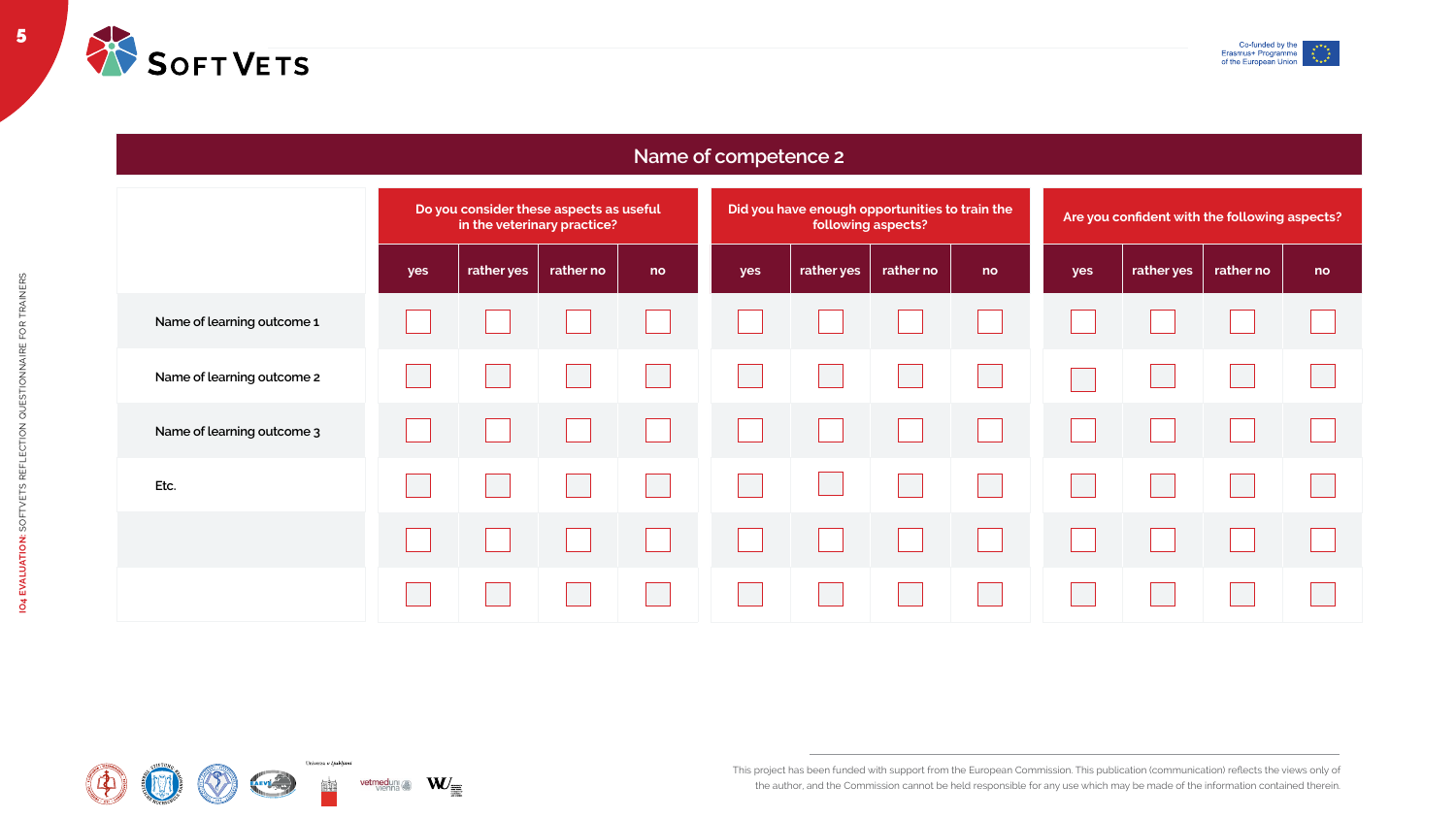6









**What exactly did help you in fostering your competences in this course? What should definitely not be changed?**

**What are your suggestions for improving the course to foster your competences? What should definitely be changed?**











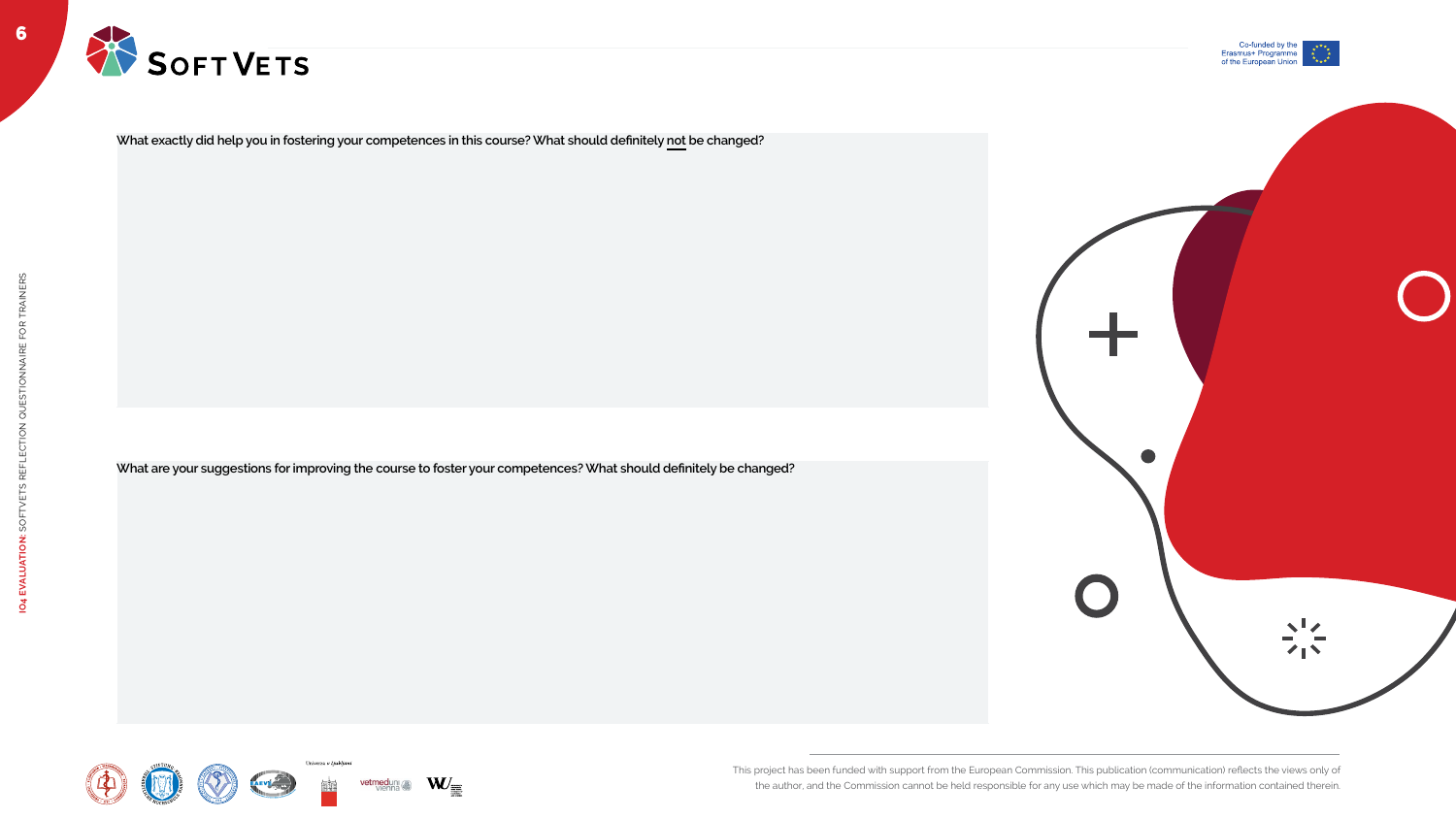















### **Did the following elements of the course foster knowledge AND skills? rather yes rather no no Did the following elements of the course trigger in-depth learning? yes rather yes rather no no Did the following elements of the course motivate you improving your competences within the course? yes rather yes rather no no**



### **2. Teaching - and assessment methods**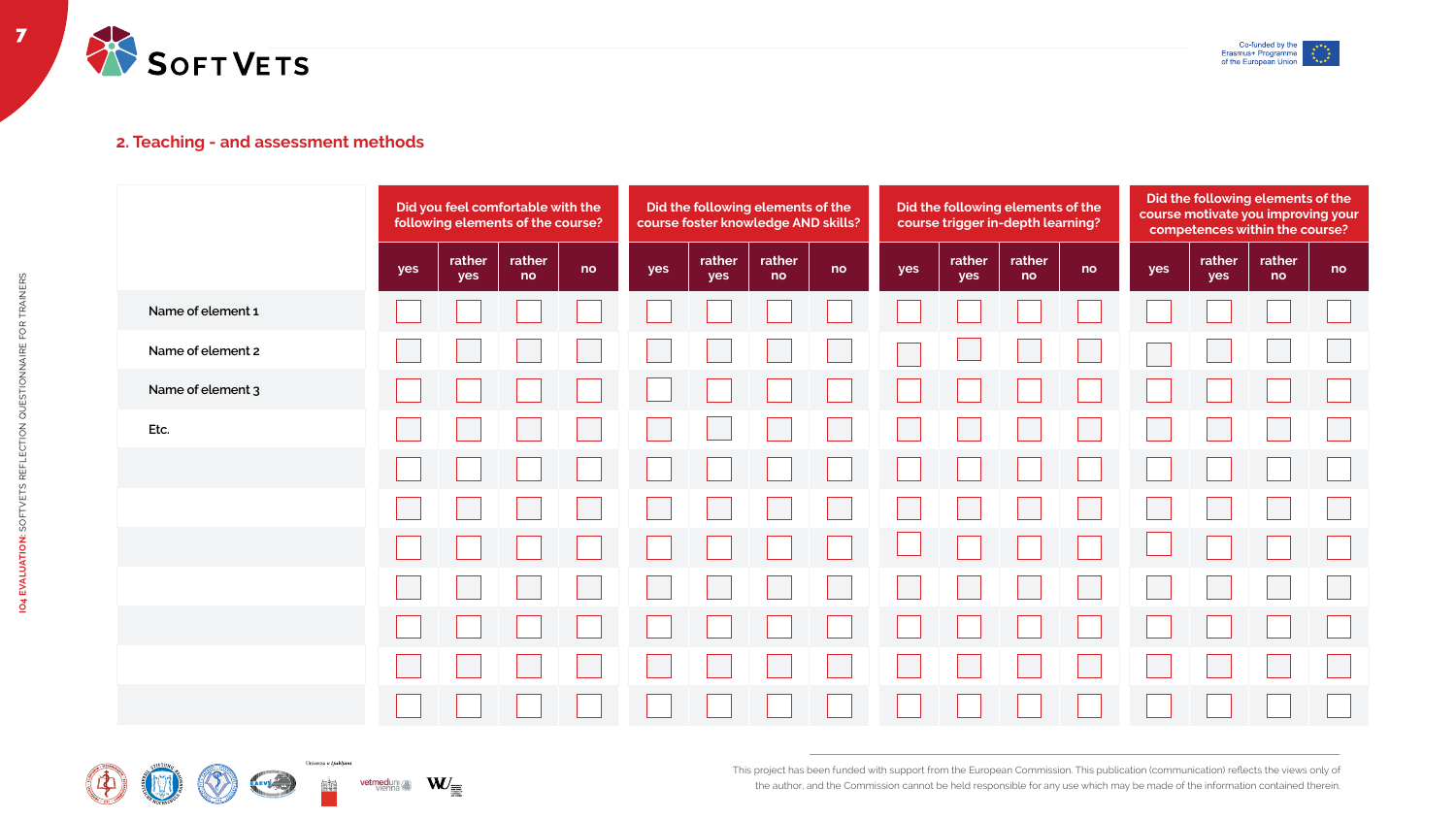8







**IO4 EVALUATION:** SOFTVETS REFLECTION QUESTIONNAIRE FOR TRAINERS



**Which elements were highly helpful? Which course elements shall definitely not be changed?**

**What else would you suggest? Which course elements shall definitely be changed?**













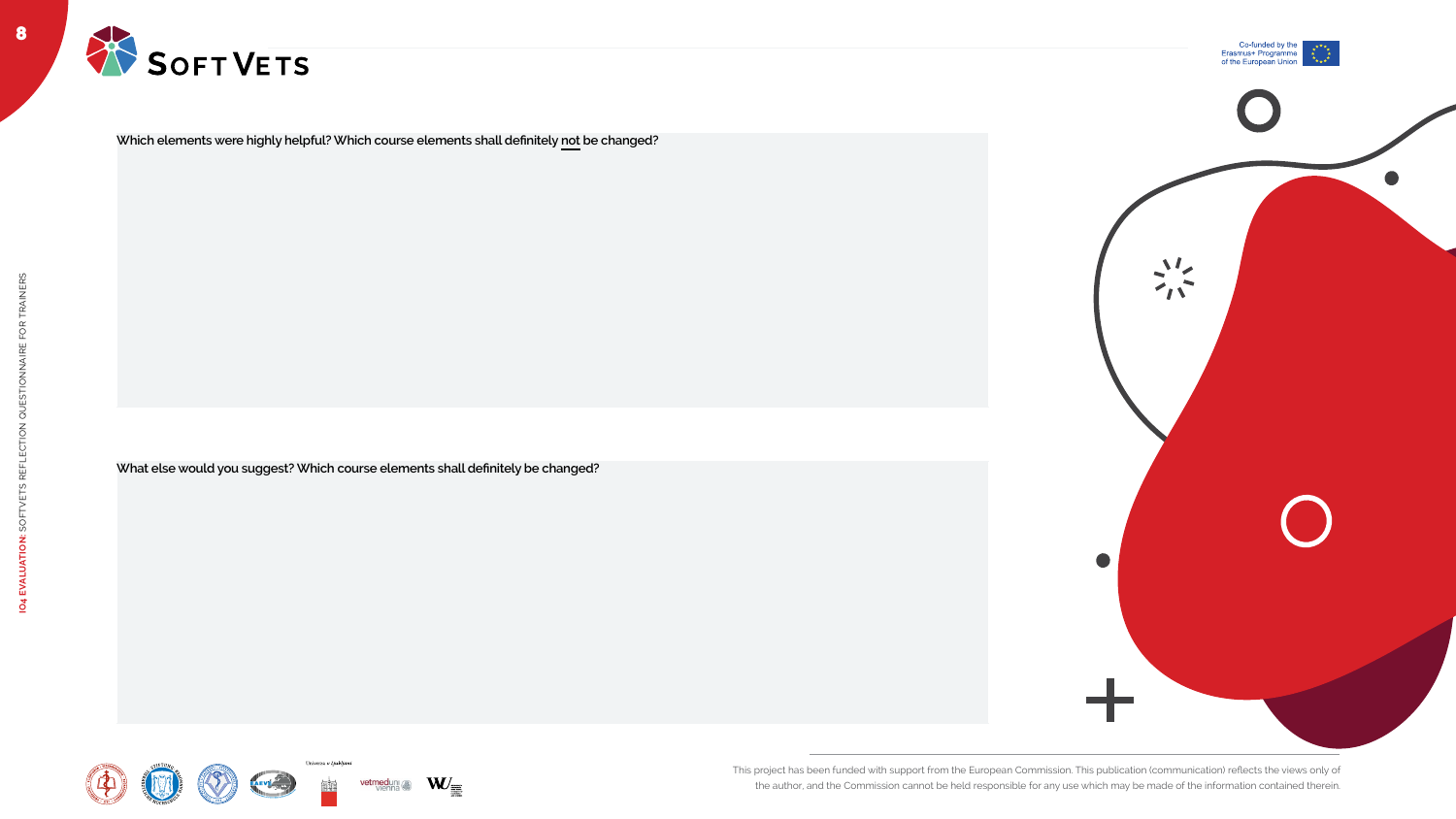



|                                                              |     | Did the following context factors<br>support learning? |           |    |  |  |
|--------------------------------------------------------------|-----|--------------------------------------------------------|-----------|----|--|--|
|                                                              | yes | rather yes                                             | rather no | no |  |  |
| <b>Trainers's qualification</b>                              |     |                                                        |           |    |  |  |
| <b>Trainers's motivation</b>                                 |     |                                                        |           |    |  |  |
| <b>Group size</b>                                            |     |                                                        |           |    |  |  |
| Room                                                         |     |                                                        |           |    |  |  |
| Equipment                                                    |     |                                                        |           |    |  |  |
| <b>Time</b>                                                  |     |                                                        |           |    |  |  |
| Is the number of ECTS points for<br>this course appropriate? |     |                                                        |           |    |  |  |







Univerza $\boldsymbol{v}$  Ljubljani



vetmeduni







### **3. Context of teaching and learning**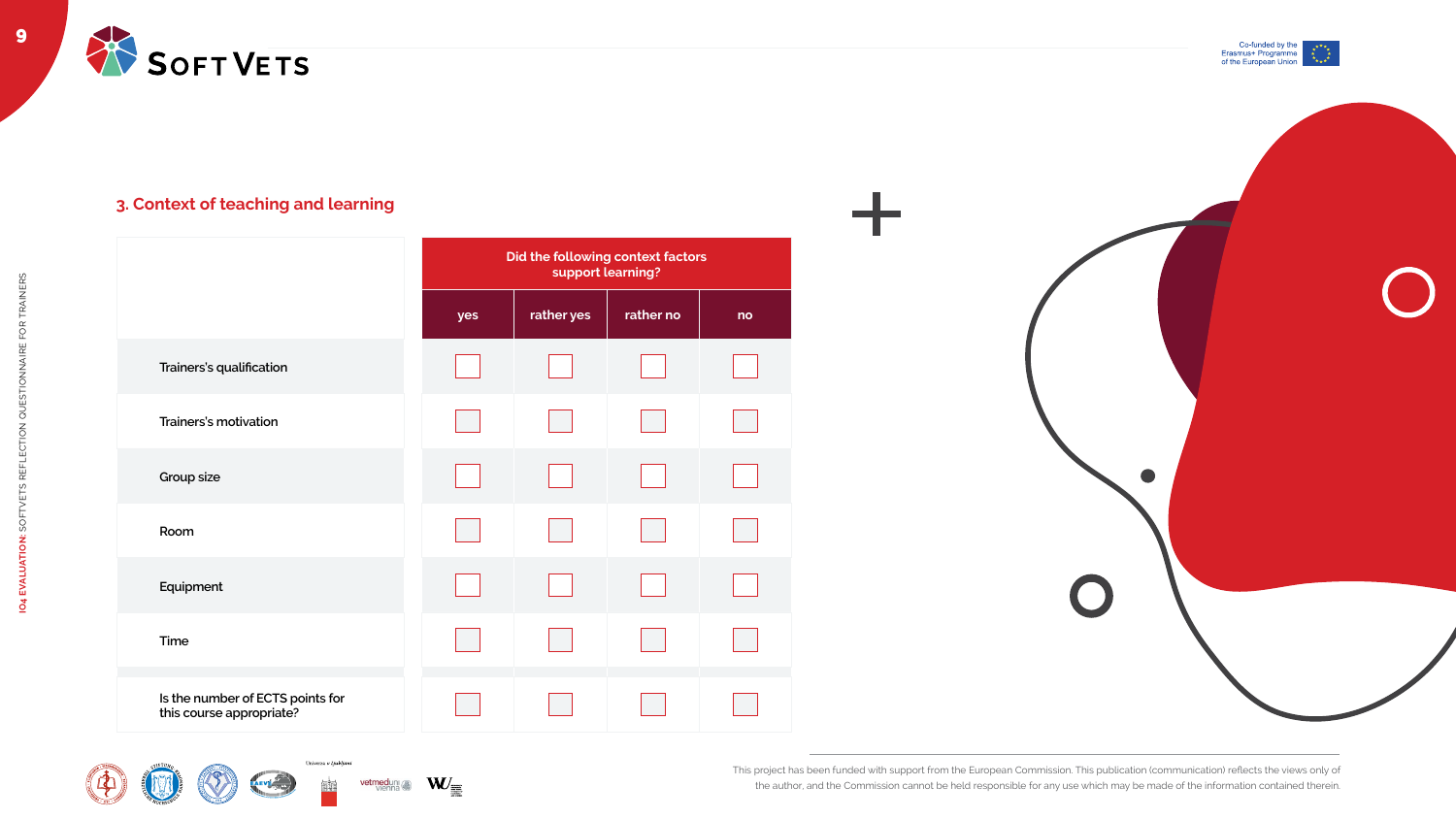This project has been funded with support from the European Commission. This publication (communication) reflects the views only of

the author, and the Commission cannot be held responsible for any use which may be made of the information contained therein.

10





**Which factors were highly helpful? Which context factors shall definitely not be changed?**

**What else would you suggest? Which context factors shall definitely be changed?**